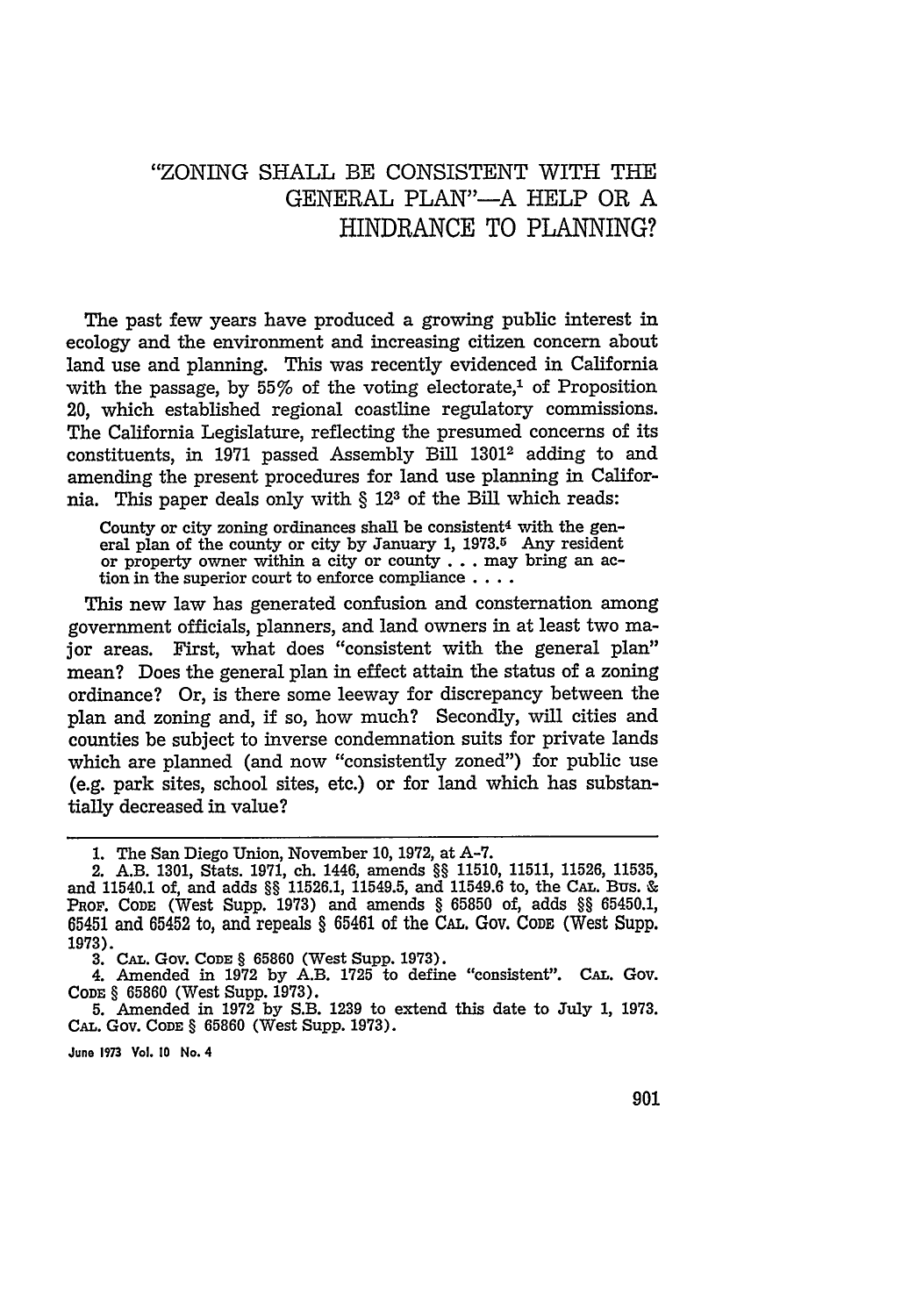## "CONSISTENT **WITH** THE **GENERAL** PLAN"

Zoning and the general plan are very interrelated in that they both deal with land use. However, there are certain inherent difficulties in reconciling the two if zoning has not been enacted with the general plan in mind, because each performs an essentially different function.

The General Plan. The general plan is a "long-term general outline of projected development,"6 a planning document which is developed administratively and approved legislatively<sup>7</sup> to serve as a guide to specific decisions concerning future land use. As a guide, of course, it need not be adhered to strictly. The value of a general plan quite obviously depends on the competence of the persons preparing it, the validity of the data utilized, the reasonableness of the projections drawn therefrom, the age of the document, and the extent of review it has had. But, more importantly, if a well drawn general plan is to have any real meaning, there must be a commitment by the decision makers to keep their land use decisions within the spirit of the plan.

In California, general plans are mandatory<sup>8</sup> but there is no deadline for their completion. The required standard elements to be included are: land use, circulation, housing, conservation, open space, seismic safety, noise, and scenic highways.<sup>9</sup> In 1971 at least four cities were still in the process of developing their general plans.<sup>10</sup> At the same time, numerous cities and counties reported that standard elements in their general plans had not been adequately covered.<sup>11</sup> This clearly indicates that for some local governments the general plan is not a final document-neither completed nor inflexible. It also highlights the need for continuing review and amendment of the plan, where needed, on a periodic basis. Indeed, difficult decisions of land use planning may well have been postponed because the general plan was considered to be only a vague and general guide.

<sup>6.</sup> Haar, *In Accordance with a Comprehensive Plan,* 68 HARv. L. **REv.** 1154, 1156 (1955).

**<sup>7.</sup>** Notice must be given and at least one public hearing held before the plan can be approved or amended by the planning commission. After this approval, the plan is transmitted to the city or county legislative body and another public hearing held. Adoption of the general plan is by resolution of the legislative body. CAL. Gov. CODE §§ 65350-65360 (West 1966

<sup>1966).</sup> 8. CAL. Gov. CODE § 65300 (West 1966).

<sup>9.</sup> **CAL.** Gov. **CODE** § 65302 (West Supp. 1973). 10. Perry, *The Local 'General Plan' in California,* 9 **SAx** DiEcO L. Rv. 1, 4 (1971) 11. *Id.* at 8.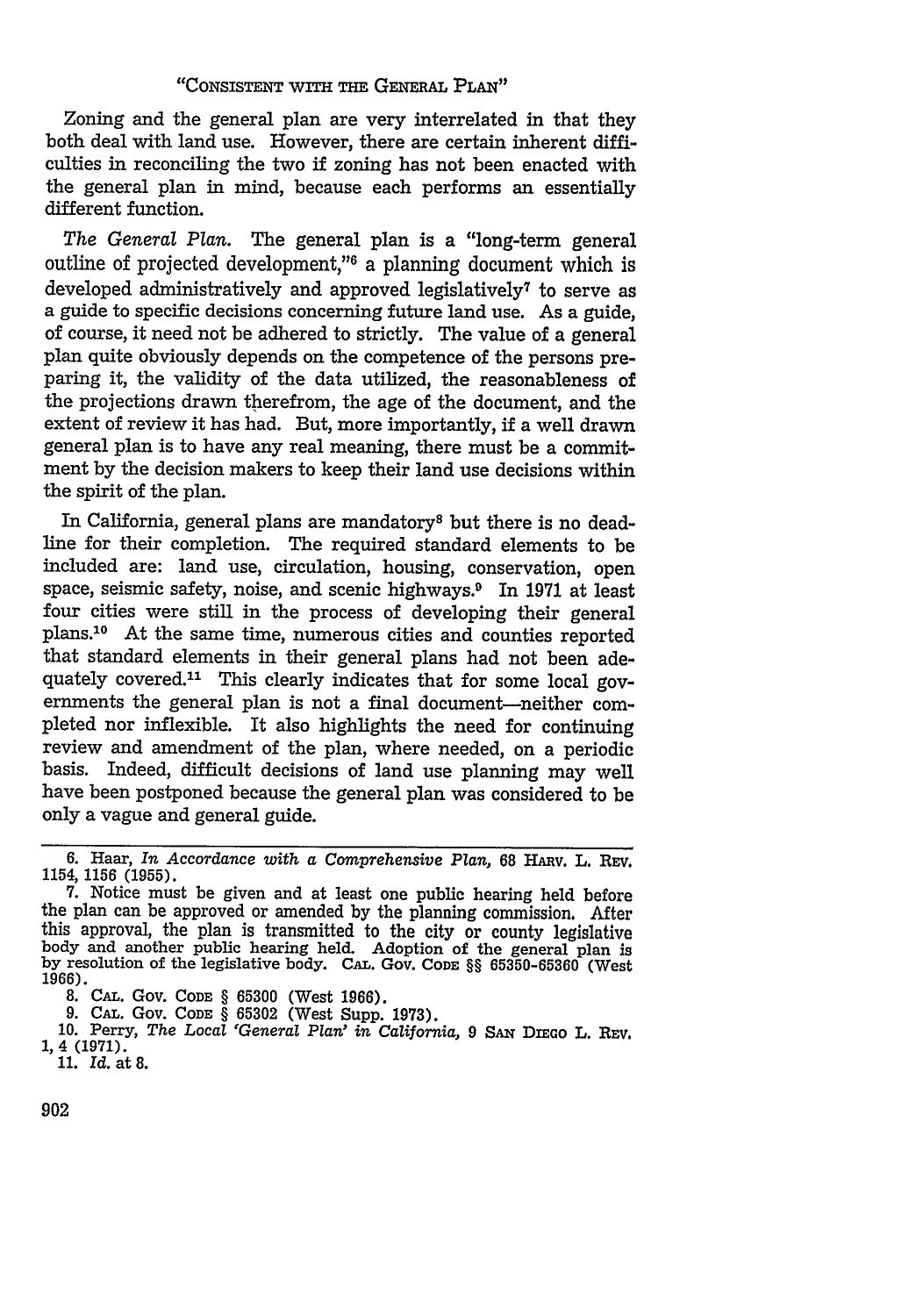*The Specific Plan.* Specific plans for particular areas may be drawn up to reflect proposed future development or redevelopment of a circumscribed neighborhood.<sup>12</sup> These plans may be incorporated into the general plan and as such become an integral part of it.<sup>13</sup> Thus, although most of the general plan will be extremely vague as outlined above, certain parts of it will pinpoint particular future land uses.

*Zoning and the Comprehensive Plan.* In contrast to the vast majority of the general plans, zoning is precise and legally restricts land use. Zoning is by ordinance and is binding unless legislatively changed. In developed areas it can be characterized as static in that it reflects only the current state of affairs. As to undeveloped areas, it either reflects a prediction as to what should and could happen, or it is a low density zone allowing for rezoning if a change in usage is deemed desirable. Although variances and rezoning are permitted, zoning is legally oriented to the here and now, whereas the general plan was oriented to what is to come.

The term "comprehensive (zoning) plan" has not been clearly defined by the courts. It is not specifically a separate act or document but rather an operational concept. Essentially, the comprehensive plan is the rationale which causes the zoning to take the form it does. Such a plan must cover the entire area in question, be internally consistent, and serve the interests of the whole community rather than some special interest group. If the scheme of separating uses, through the adoption of the zoning ordinances, reflects the comprehensive planning idea and is otherwise reasonably related to the police power and applied impartially, then zoning ordinances which conform to the comprehensive plan are valid.

*The Interrelationship between Planning and Zoning.* Theoretically, of course, planning should precede zoning since, although " $(z)$ oning is not devoid of planning ... it does not include the whole of planning."<sup>14</sup> However, until now, in California the prep-

<sup>12.</sup> **CAL.** Gov. **CODE** §§ 65450, **65451** (West **1966** *as revised in* West Supp. **1973).**

**<sup>13.</sup>** At least two noticed public hearings, one before the planning commission and one before the legislative body, must be held before it is adopted by resolution or ordinance. CAL. Gov. CODE §§ 65500-65507 (West 1966 *as revised in* West Supp. 1973).

<sup>14.</sup> O'Loane v. O'Rourke, **231** Cal. App. 2d 774, 780, 42 Cal. Rptr. 283,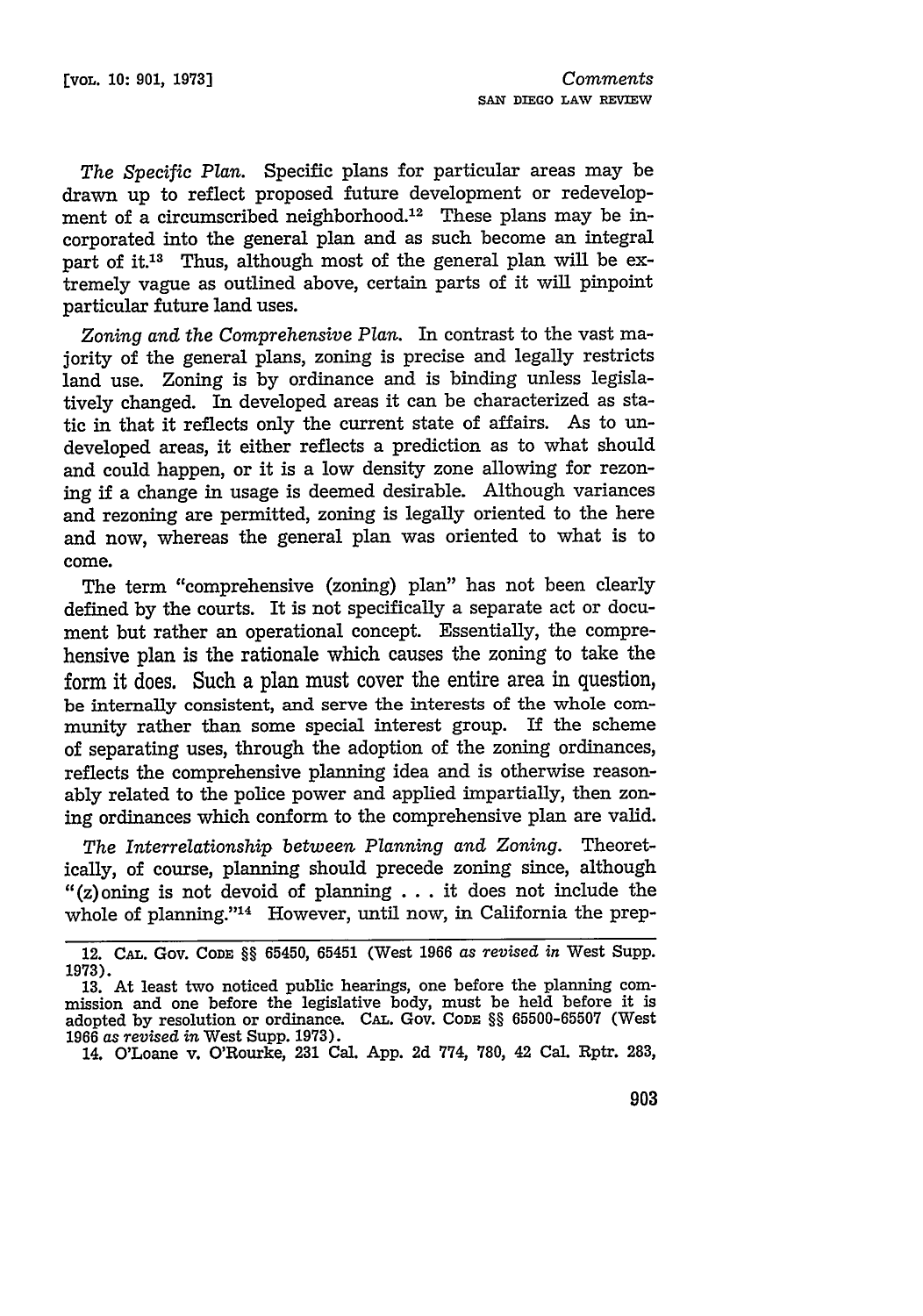aration of a general plan was not a necessary precondition for adopting or enforcing a zoning ordinance.<sup>15</sup> On the other hand, this did not mean that zoning could be unplanned or haphazard. By 1925, the California courts were considering the validity of a particular zoning ordinance by referencing it to the comprehensive zoning plan.<sup>16</sup> However, in more recent cases, some California courts have indicated that the validity of a zoning ordinance was (or should be) evaluated in terms of a general or master plan of development other than the comprehensive zoning plan. For example, in *Clemons v. City of Los Angeles,17* the court referred to a master plan of which zoning was a part, and affirmed the trial court's judgment upholding the ordinance in part because it **".** . . constitutes an essential part of the master plan for the (c)ity. **.. ."18** Likewise in *O'Loane v. O'Rourke,19* albeit in dictum, the court felt that future zoning would be judged at least partly by its "fidelity to the general plan"20 which was then under consideration. In short, the courts have already shown a tendency to evaluate zoning ordinances in terms of the general plan as actually adopted.

In addition to the trend reflected in these decisions, the Legislature, prior to the enactment of A.B. 1301, had enunciated its policy that "future growth of the state should be guided by an effective planning process."<sup>21</sup> But, although planning was mandated on a statewide basis, implementation was to be effected at the local level<sup>22</sup> and consequently could "frequently (be) motivated by political considerations."<sup>23</sup> On its face, Assembly Bill 1301 remedies this drawback by legislating on a statewide basis that the general plan shall be implemented and that it shall be implemented through zoning. In addition, those areas which had not adopted a general plan are indirectly required to do so by July 1, **1973.24** In these instances, zoning and development may have been occurring with no general planning. Thus, A.B. 1301 places a limit on the

- 16. Miller v. Board of Public Works, **195** Cal. **477** (1925).
- 17. 36 Cal. 2d 95, 222 P.2d 439 (1950).
- 18. *Id.* at 99, 222 P.2d at 442.
- **19. 231** Cal. App. 2d 774, 42 Cal. Rptr. 283 (1965).
- 20. *Id.* at 783, 42 Cal. Rptr. at 288.
- 21. **CAL.** Gov. **CODE** § 65030 (West Supp. 1973).
- 22. **CAL.** Gov. CODE § 65800 (West Supp. 1973).
- 23. Perry, *The Local 'General Plan' in California,* <sup>9</sup>**SAN** Disao L. REv. 1, 23 (1971).
- 24. **CAL.** Gov. **CODE** § **65860** (West Supp. **1973).**

<sup>286 (1965)</sup> quoting from Angermeier v. Bourough of Sea Girt, **27** N.J. 298,

<sup>15.</sup> Stats. 1965, c. 1880, p.4349 § 6; Ayers v. City Council of Los Angeles, 34 Cal. 2d **31,** 207 P.2d 1 (1949).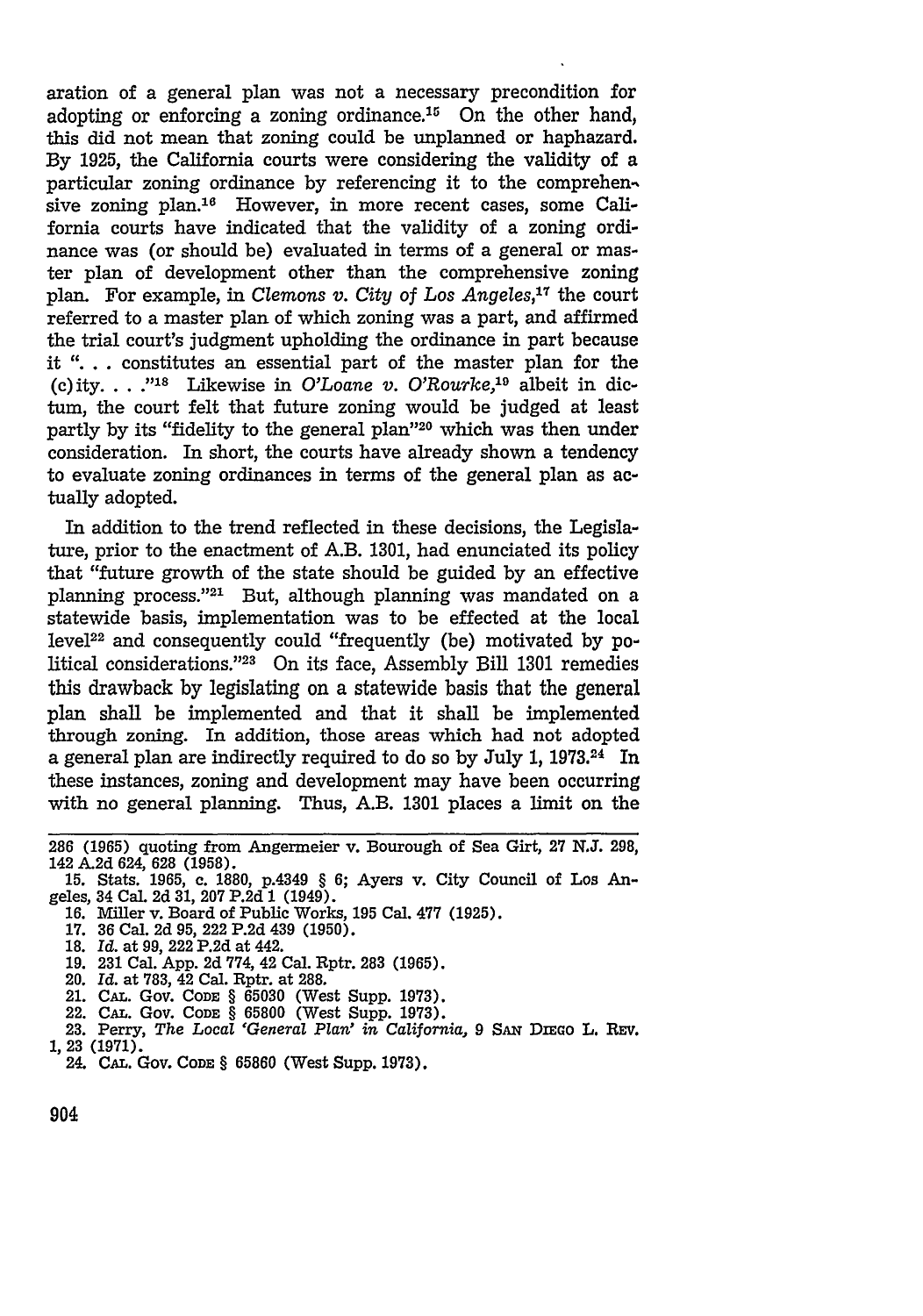time by which a plan must be adopted.

However, as noted above, planning, unless it has been done with foreknowledge that zoning is to follow, may have avoided difficult land use decisions and/or been deliberately vague because it was designed only as a guideline. Or plans may have been abstractly designed so that decision makers would have wide discretion in adopting ad hoc decisions without censure. Whatever the reason for the generality of the plan, it may be entirely inappropriate to impose zoning on it. If zoning must reflect ultimate land use in undeveloped areas, specific land use decisions may be forced now, which could better be made in ten or fifteen years when actual development of the area occurs. Thus, the meaning of "consistency" between zoning and the general plan assumes great importance.

The Legislature, in 1972, enacted A.B. **1725** amending A.B. 1301 to define "consistent" as:

... the various land uses authorized by the ordinance are compat-<br>ible with the objectives, policies, general land uses and programs<br>specified in such a plan.<sup>25</sup>

But, this does not end the debate and speculation as to the meaning of consistency. It does seem clear, however, that there does not need to be an absolute **1:1** correspondence between the general plan and zoning.

What then are the practical implications of implementing the general plan? Where specific plans have been incorporated into the general plan, developed property may no longer be zoned appropriately. For example, the lot on which a commercial establishment is now situated may be planned (and "consistently zoned") as residential. In this instance, presumably the traditional remedy of nonconforming use would be applicable. Or, a house may now be located in an area which in the future is to become a park. This raises the possibility of an action in inverse condemnation, a topic explored more fully later in this article.

Where there is no specific plan, there need not be a **1:1** correspondence between zoning and planning. Thus, for undeveloped areas, low density zoning would appear to be "consistent," and thus, appropriate. In the past, when the time for development ar-

**<sup>25.</sup>** *Id.*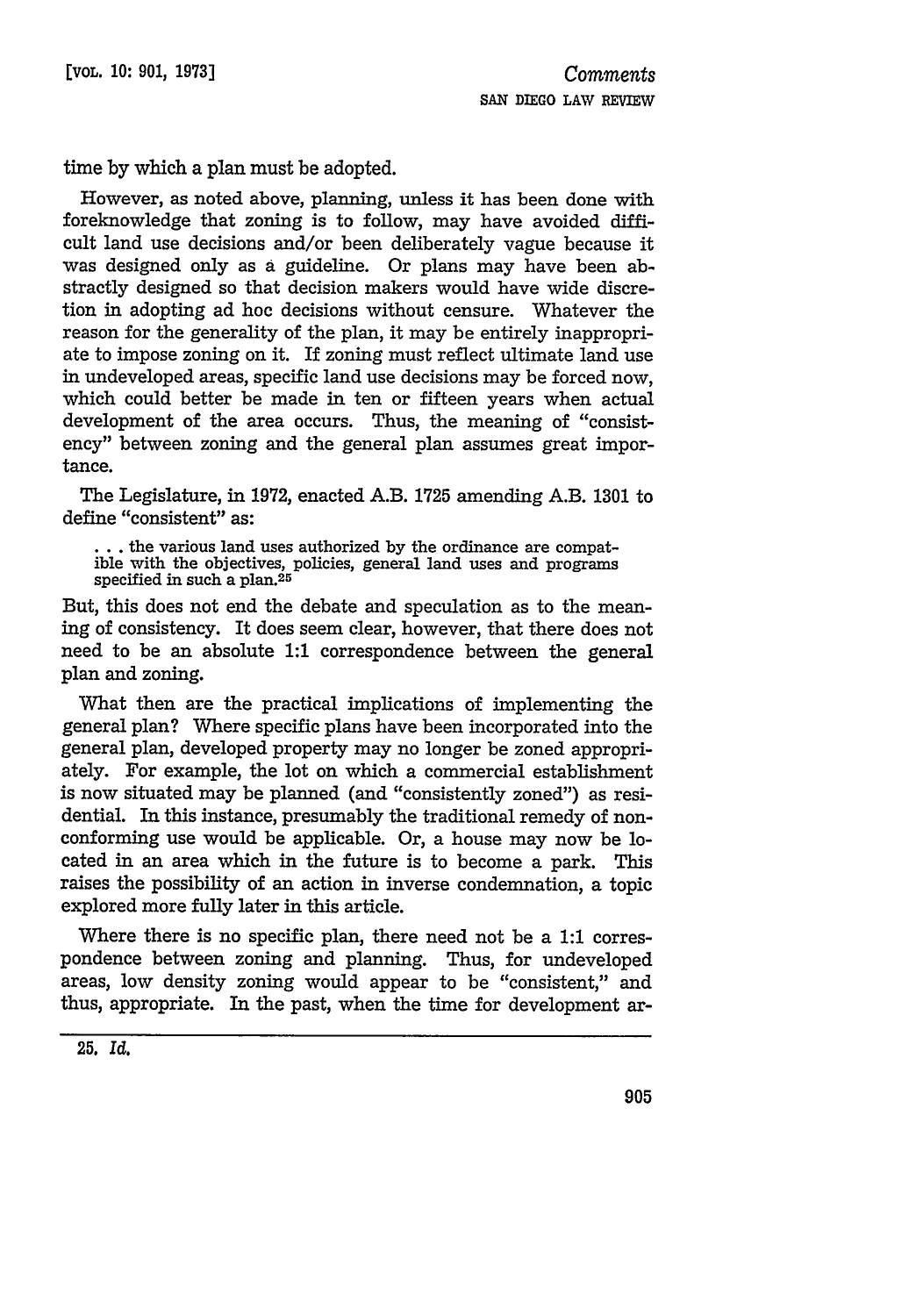rived and desired zoning was contrary to the general plan, the landowner sought rezoning. Now, one of two possible alternative procedures may develop. The landowner may have to seek an amendment to the general plan and subsequently request a change of zoning to conform to the changed plan. Or the procedure for amending the general plan could merely become an alternative to zoning thus substituting one bureaucratic device for another. In either case, it appears that the critical citizen input and decision making point has changed from zoning to the general plan. Thus, A.B. 1301 seems only to change the procedure and not the substance of land use control in California.

If amending the general plan merely substitutes for rezoning, the procedural change allows the same amount of citizen participation in the decision making process. Two public, noticed hearings are required to change the general plan<sup>26</sup> (unless initiated by the legislative body in the public interest, in which case only one public hearing is necessary) **'27** while two are also mandated for a rezoning.<sup>28</sup> However, assuming that the concept of long range land use planning is a valid and valuable one, vigilance must be exercised by planners and decision makers alike so that amendment to the general plan does not become a substantive substitute for rezoning. If the plan is to be responsible to the larger community and to assure a well integrated, harmonious scheme of land use, then its amendment must be viewed in the context of the plan as a whole. To allow these amendments to be responsive to a small coterie of neighboring landowners, similar to a hearing for rezoning, may in many instances, dictate less suitable uses for future development of other lands and/or produce a patchwork quilt of land use without a design.

Arguably the possibility of citizen suits to enforce compliance to this new legislation gives added muscle to the new procedures. However, this obtains only if A.B. 1301 precludes amendment of the general plan. As long as the general plan can be amended to provide the basis for desired zoning, citizen suits are futile. Can the general plan still be amended? There is no doubt that continuing review of the general plan is desirable.29 Different general plans are developed for differing periods of time<sup>30</sup> and the tech-

<sup>26.</sup> *See* note 7, *supra.* **27. CAL.** Gov. **CODE** § 65356.1 (West Supp. 1973).

<sup>28.</sup> CAL. Gov. **CODE** §§ 65854-65857 (West 1966).

<sup>29.</sup> *See generally,* Perry, *The Local 'General Plan' in California, 9* **SAN** DIEGO L. REV. 1 (1971).

**<sup>30.</sup>** For example, the General Plan for the City of San Diego goes until 1985 while the County Plan goes to 1990.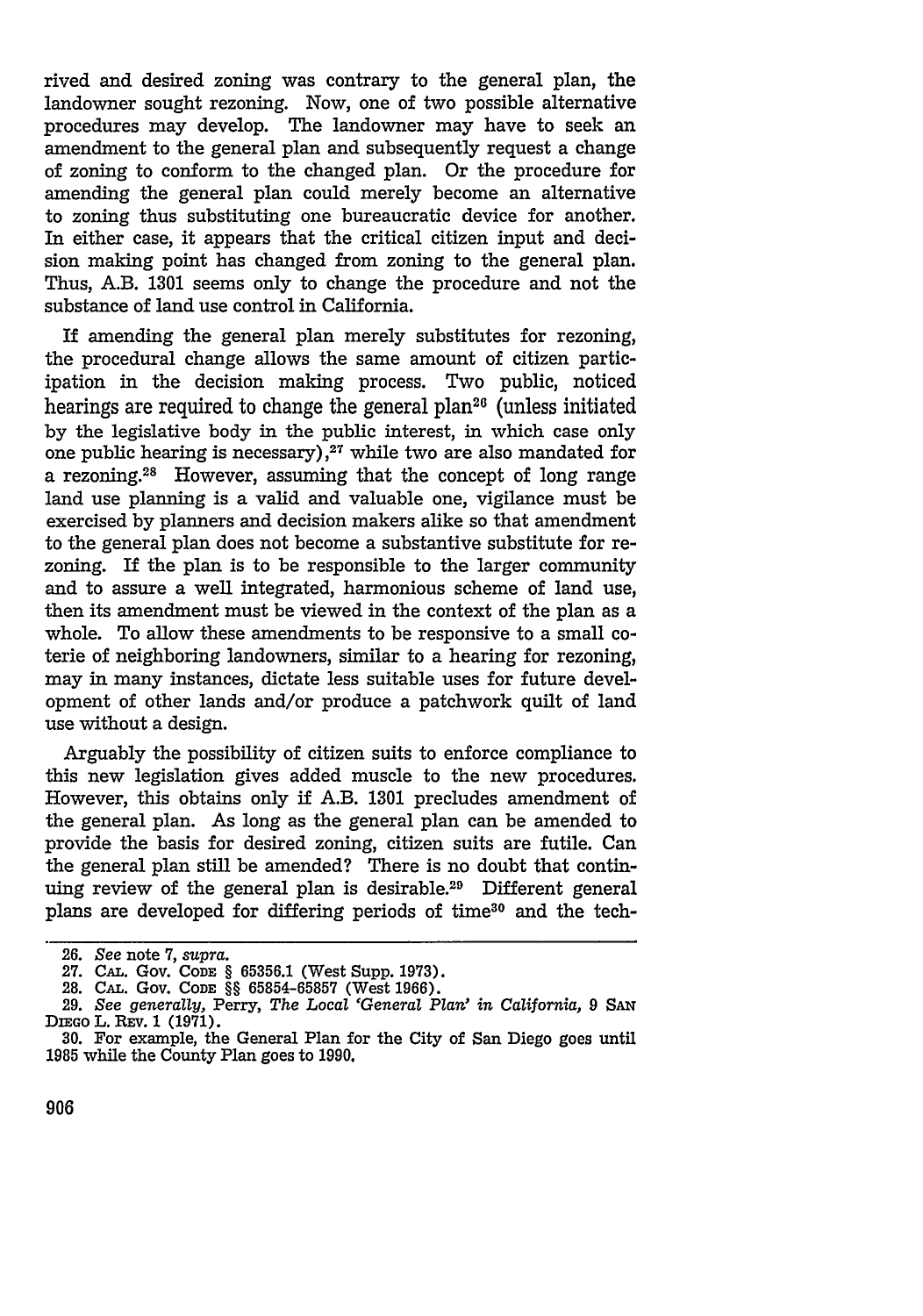nological advances which make for our rapidly changing society also create a situation where it is increasingly difficult and tenuous to plan very far ahead. Finally, there is no reason why the Legislature would retain the procedure for amending the general plan31 if there is to be no amendment. Thus, the threat of citizen suits appears slight except as a trigger to inverse condemnation suits and the public hearings surrounding general plan amendments assume far reaching importance to the citizenry.

As long as the general plan can be amended, higher density and use of land can be obtained,<sup>32</sup> provided the change falls within general land uses and programs.<sup>33</sup> Those instrumentalities with the vaguest general plans will have the greatest latitude in future land use decisions and the least possibility of inverse condemnation suits, a potential problem discussed later in this article. The implications for long range planning, as will be detailed later, are clear.

Because zoning must be consistent with and follow planning, arguably the latter becomes tantamount to the former. But it seems clear that this is not the case if only "consistency" and not absolute conformity is required. In addition, the enactment of A.B. 1301 did not change the procedures for adoption of the general plan which presumably the Legislature would have done had it been necessary. Thus, although A.B. 1301 forces planning and zoning to be more closely intertwined it does not make them synonymous.

32. In the past, planning generally assumed that there would be growth and one purpose of planning was to accommodate that growth. Now the tide has turned and many communities seek to limit growth or to stop it altogether. However, to date, direct controls on growth per se have not been sustained in the courts. Indirect controls such as large lot zoning, temporary moratoria, agricultural zones, etc. have been approved when their purpose has been other than delaying growth.

**33.** Amendments to the general plan (as well as rezonings) are subject to the California Environmental Quality Act **(CEQA), CAL.** PuB. RES. **CODE** § 21000-21174 (West Supp. **1973),** which requires that an environmental impact statement be prepared if there is a likelihood that such a change will cause an adverse environmental impact. This report must then be considered **by** the decision maker before an amendment to the plan can be approved or disapproved. The courts can review the procedural aspects of the report but may not question the wisdom of the decision unless it is capricious or arbitrary. This added step **will** help assure that environmental factors are taken into account as amendments to the general plan are requested. But it will also increase the costs to the landowner seeking the change, and these costs will, of course, be passed on to the ultimate consumer.

<sup>31.</sup> **CAL.** Gov. **CODE** § 65356.1 (West Supp. 1973).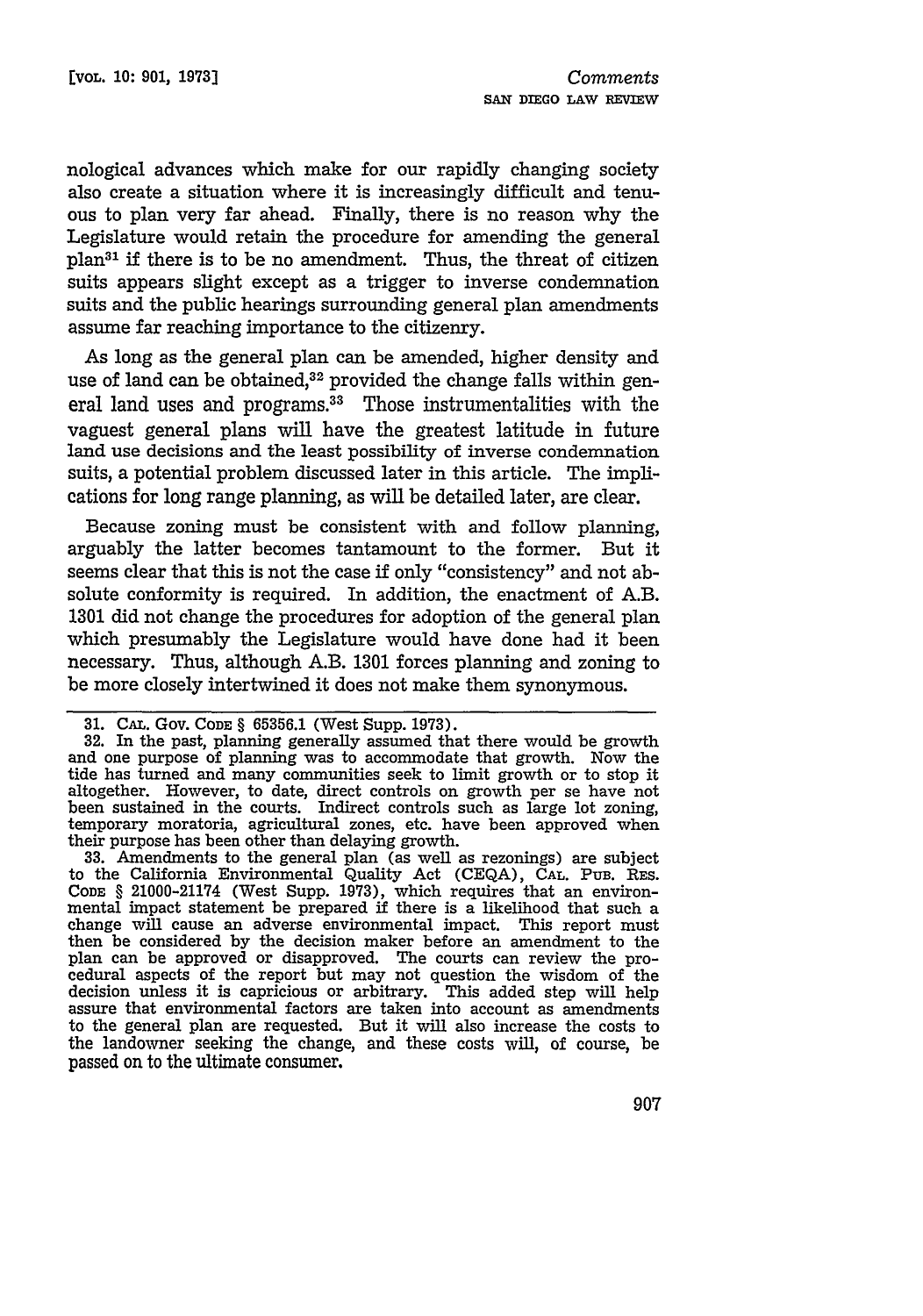It thus appears that A.B. **1301** remedies three problem areas. For those cities and counties which had not yet complied with the law to develop a general plan, a time limit for adoption has been set. $34$ In contrast to previous legislation, the general plan becomes a prerequisite for adopting and for judging the validity of zoning ordinances. Both results further assure that planning will precede zoning and development. In those cities and counties which had previously adopted a general plan, A.B. **1301** mandates that it shall be implemented through zoning. The major effect, however, appears to be a procedural one. It is questionable whether the change will do anything more than transfer ad hoc zoning to ad hoc amendments to the general plan.<sup>35</sup> But, even if we assume to the contrary that A.B. **1301** will eliminate the ad hoc nature of zoning, imposing zoning on the general plan raises the threat of inverse condemnation.

## **THE THREAT OF INVERSE CONDEMNATION**

When the government initiates an action to acquire private land for public use or benefit, the land is condemned in an eminent domain proceeding and the owner is compensated for the taking or damage to his property.36 Inverse condemnation occurs when a landowner believes that his land has in fact been taken or that he has suffered damage from a public improvement although his property has not been formally appropriated nor has he been compensated **by** a governmental agency. This taking, whether formal or informal, "includes a permanent or temporary deprivation of the owner of its (the property's) use"37 for the use or benefit of the public.

34. Although a time limit has been set, there is no penalty for failing to adhere to it.<br>35. Some of the problems pointed out in this article have subsequently

been recognized by members of the Legislature. Assembly Bill 1864 has been introduced **by** Assemblyman Kapiloff but it had not been voted on at the time this article was sent to the printers. The announced intent of this Bill is to "establish a clear separation between the general planning of this Bill is to "establish a clear separation between the general planning and zoning processes **.. . (by)** prohibit (ing) concurrent actions and decisions on general planning and zoning matters." In order to accomplish this, only two amendments to the general plan would be permitted each this, only two amendments to the general plan would be permitted each year with a minimum of 180 days separating subsequent amendments. **If** zoning should become inconsistent with the general plan due to its revision, the zoning would be changed within **90** days. A.B. 1864 does make changes in permitted land uses more time consuming. But, it does not appear that this Bill would materially separate the zoning and planning processes. If all of the proposed amendments to the general plan were to be accumulated and acted upon simultaneously twice a year, ad hoc changes could still be permitted. However, instead of occurring as needed, changes would be in the form of semiannual amendments to the general plan.

**36. CAL.** CoNST. art. 1, § 14.

**37.** Pacific Telephone and Telegraph v. Eshieman, **166** Cal. 640, 664,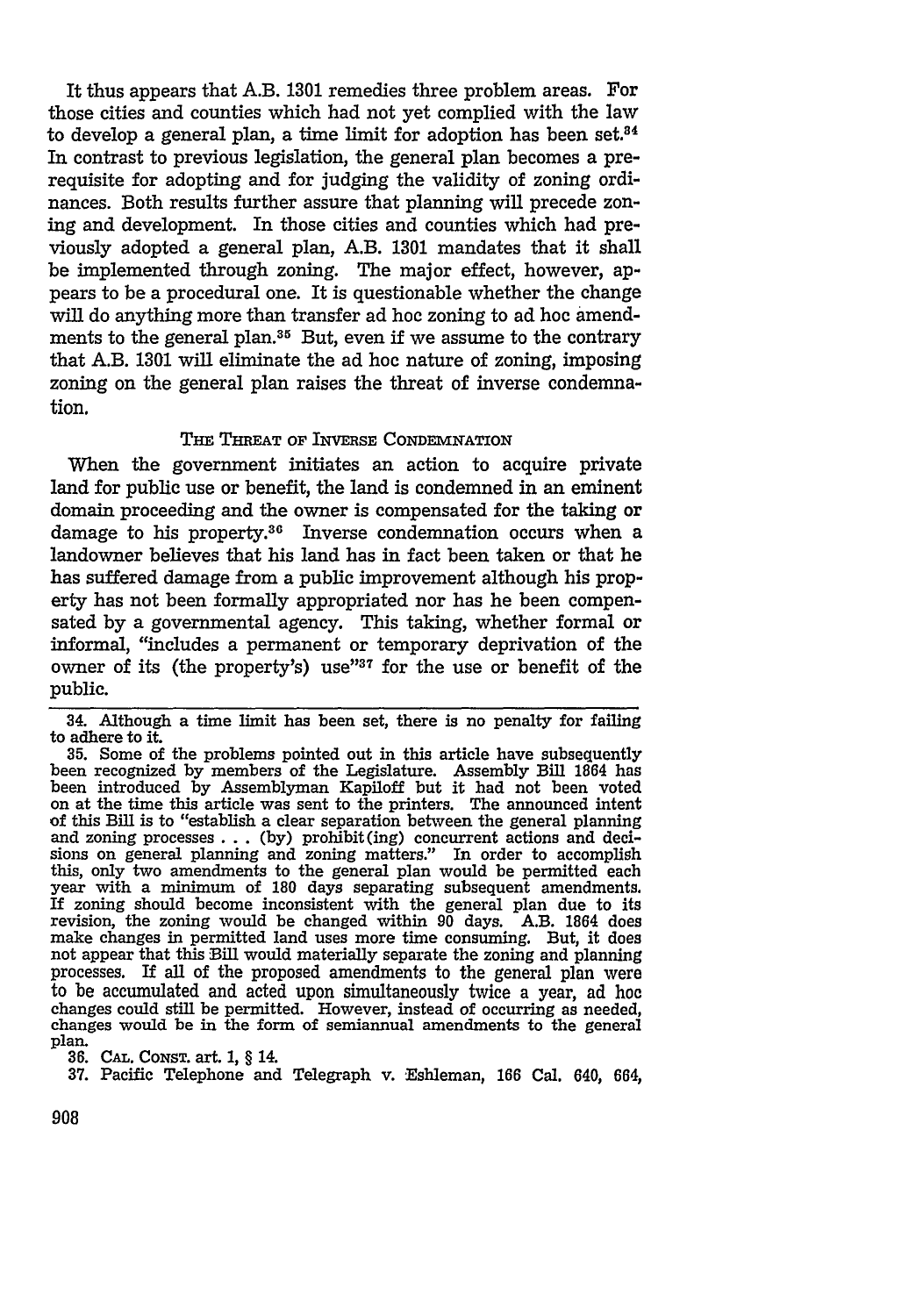In contrast, the power to regulate land use through zoning is derived through the state's police power and to be legitimate must be justified in terms of the public health, safety, or general welfare. The distinction between a taking, which is compensable, and a police power regulation, which is not, has been the center of much litigation and much scholarly discussion. To discuss the distinction at length is beyond the scope of this paper. However, the distinction is crucial since the possibility of inverse condemnation suits arising from the implementation of A.B. 1301 hinge on whether or not there has been a taking.

With the implementation of A.B. **1301,** zoning must be consistent with the general plan. Can those persons whose property is thereby rezoned to an economically less valuable use claim inverse condemnation? Not necessarily, since zoning is a function of the police power and as long as the zoning is reasonable (i.e. not arbitrary nor discriminatory) any resulting decrease in land values is not compensable.38 In fact, unlike some states, no California cases were found in which a claim of inverse condemnation was sustained where there was merely economic harm resulting from regulation. Only if the regulation is unreasonable does the taking occur.

*In Consolidated Rock Products Co. v. City of Los Angeles,"9* the plaintiff argued that the rezoning of his land to preclude gravel excavation was a taking because this was the only possible economic and fully beneficial use of the land. However, the gravel excavation was a non-conforming use which had been abandoned some twenty years prior. And the court found that there was no taking although the economic value of the land had

**<sup>137</sup>** P. 1119, 1127 (1913).

**<sup>38.</sup>** Village of Euclid v. Ambler Realty Co., 272 U.S. **365** (1926).

**<sup>39.</sup>** 57 Cal. 2d 515, 370 P.2d 342, 20 Cal. Rptr. **638** (1962). In a recent case of interest, Selby Realty Co. v. City of San Buenaventura, - Cal. App. 2d  $-$ , 104 Cal. Rptr. 866 (1972), the opinion has been vacated pending a hearing by the California Supreme Court. Here a developer was denied a building permit for an apartment house because the general plan dictated a street. The two uses were mutually incompatible (the lot was such that if the street were built the proposed building could not be) and the owner argued that he had lost all value. The Court of Appeal held that the builder had an action in inverse condemnation in part because the proposed city street appeared to benefit the entire public. This opinion, which may be modified or overruled, indicates that only where new zoning effectively be modified or overruled, indicates that only where new zoning effectively destroys the land's value and is used to provide an affirmative improvement to benefit the entire community will there be an action in inverse condemnation.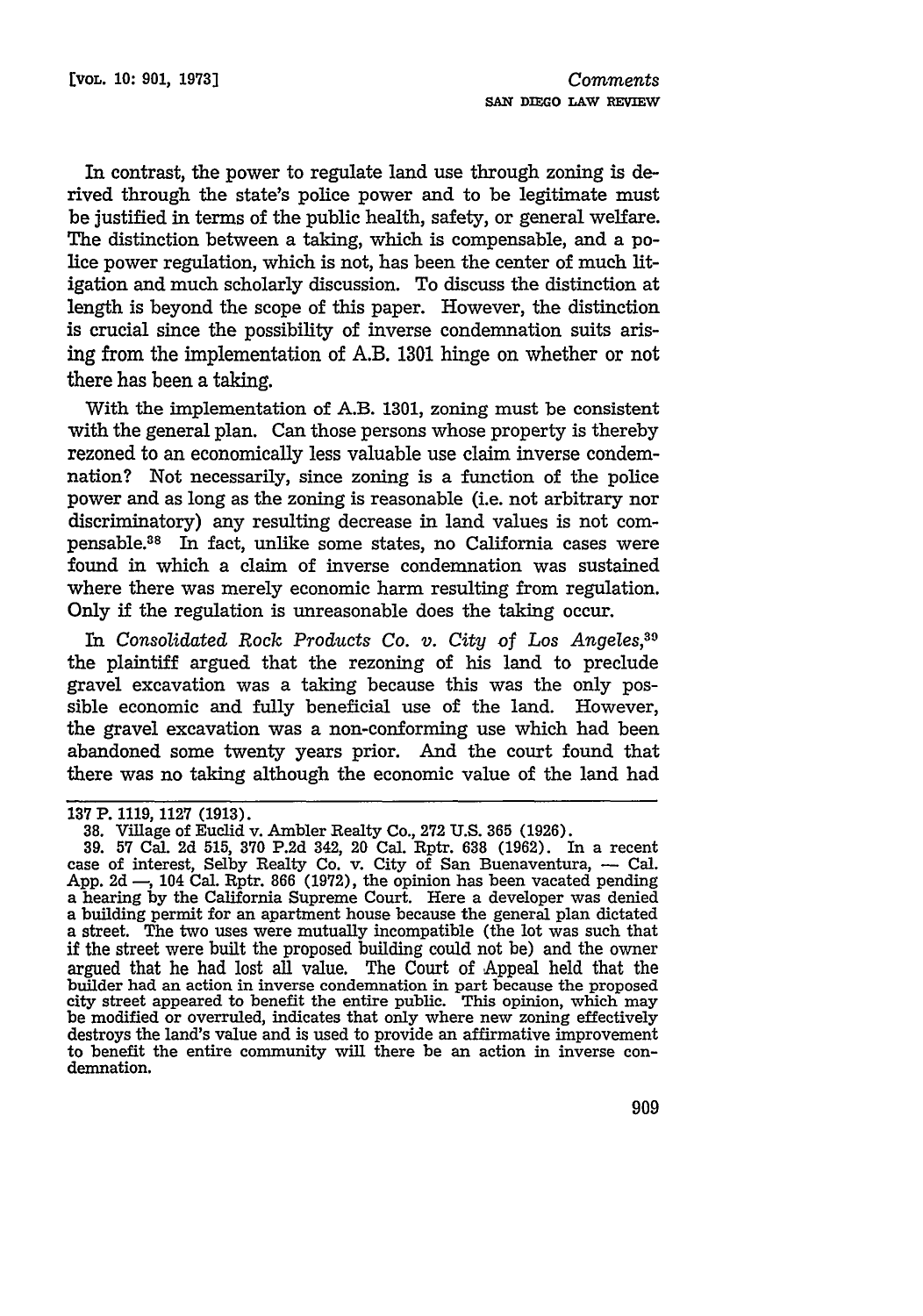been virtually destroyed and the agriculture/residential zone did not permit any use in fact.

Will the zoning prescribed by A.B. 1301 result in legitimate claims of inverse condemnation? In those areas of the general plan which are vague blobs of color, it is impossible for the landowner to trace the boundaries of his parcel and thus know what the actual zoning will be. Until a particular lot is planned and thus zoned for a public facility and as such can be pointed out, there can be no possibility of inverse condemnation. However, where specific plans have been incorporated into the general plan and particular sites have been designated for public improvements, the possibility of suits in inverse condemnation is real. In these instances, presumably the zoning has now changed to be consistent with the general plan, and actual or potential commercial and residential properties are now designated as parks, schools, etc. Alternatively a caveat may have been inserted into the plan to the effect that the designated site might, among others, be appropriate for a public facility. It should be noted that the mere possibility that land will be publicly acquired is not a basis for suit.40 In addition, the mere planning in advance of a public improvement is not compensable unless the governmental body does some unequivocal act. In Hilltop *Properties v. State,41* the state had discussed its intentions with the developer who subsequently withheld the necessary land from development for a highway. The court held that, even so, there was no unequivocal act, and consequently there was no compensation. Thus, because an abstract threat of condemnation from the general or specific plan is not a taking, prior to A.B. 1301, this problem did not arise.

However, where by ordinance (i.e. zoning) it is established that certain properties are to be taken under eminent domain, action must be begun within six months or the owner may bring suit in inverse condemnation.42 In addition, where just an official announcement is made of future condemnation, followed by unreasonable delay in carrying out eminent domain proceedings, the owner may recover for any decline in the value of his property. In *Kopping v. City of Whittier43* the city had adopted a resolution to take plaintiff's land, among others, for a parking facility. The city delayed in bringing the suit and the plaintiff was able to re-

<sup>40.</sup> Heimann v. City of Los Angeles, 30 Cal. 2d 746, 185 P.2d **597** (1947) *disapproved on other grounds* in County of Los Angeles v. Faus, 48 Cal. 2d 672, **312** P.2d 680 (1957).

<sup>41. 43</sup> Cal. Rptr. 605, 233 Cal. App. 2d 349 (1965).

<sup>42.</sup> CAL. CIV. PRO. CODE § 1243.1 (West Supp. 1973).

<sup>43. 8</sup> Cal. 3d **39, 500** P.2d 1345, 104 Cal. Rptr. **1** (1972).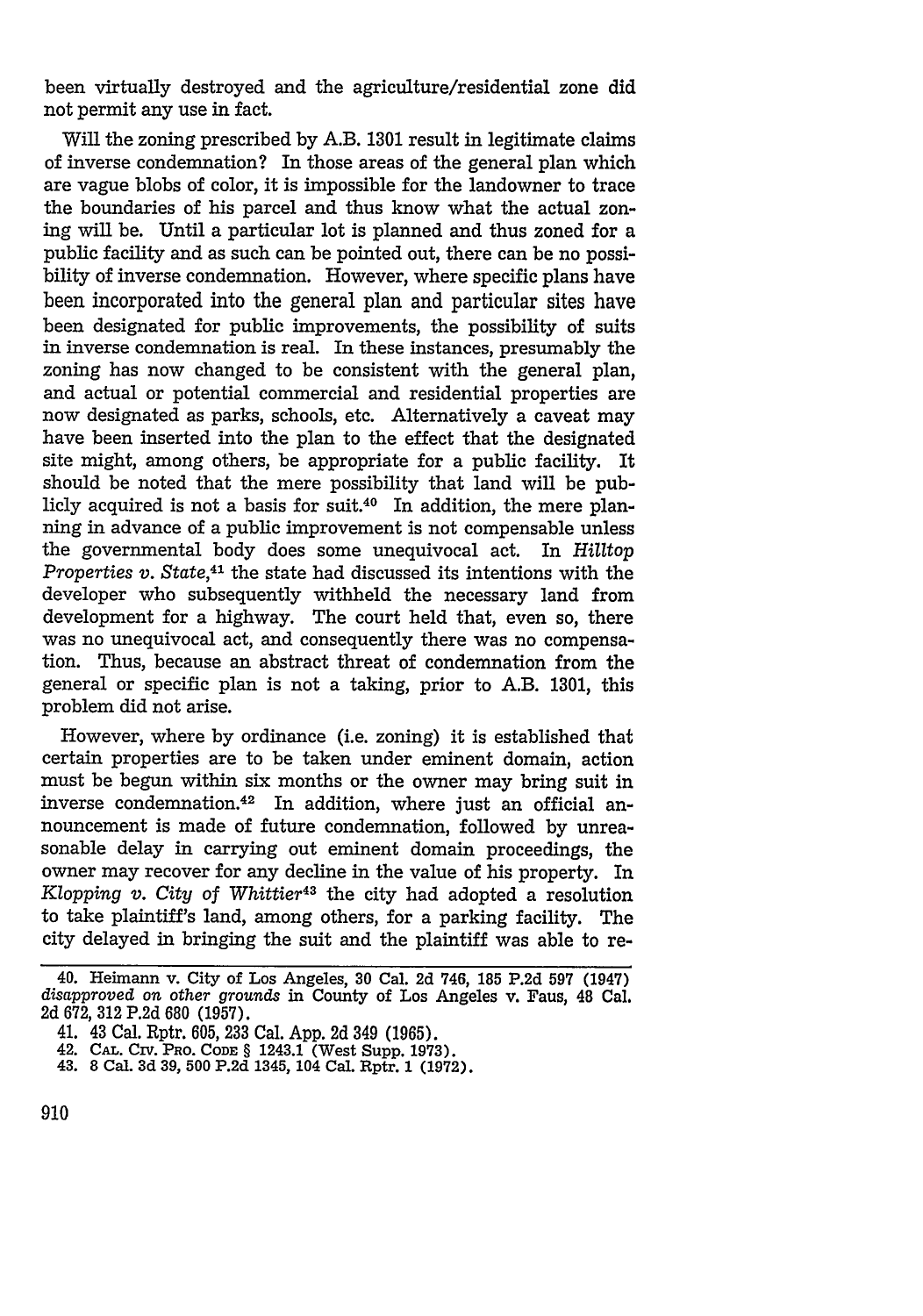cover lost rentals resulting from the precondemnation announcement as well as the condemnation award. The general plan is also adopted **by** resolution and thus is simliar to the official action taken in *Klopping.* As such, the governmental body must bring condemnation suits to take all those lands specifically designated within the plan for public facilities immediately after adopting the plan. Otherwise it will be subject to inverse condemnation and, in addition, may be liable for lost value caused **by** the announcement.

One can get around this problem **by** adding a caveat to the general plan that the designated site is only one of several possible sites. However, a landowner who suspects that his land may be chosen for public facilities, or whose land is designated as one of the sites, can force the issue **by** attempting to develop or rezone his property. The governmental body will at that point in time be faced with the decision of whether the land is to be taken for public use or not. If the landowner's application is denied because of the general plan, condemnation will have to begin promptly even though actual public use may be some years in the future. On the other hand, if the applicant is allowed to proceed, the governmental body can acquire the land at a later date but it will have to pay for the improvements thereon as well. This illustrates one of the benefits of advance land acquisition,<sup>44</sup> but it also assumes that money from the public purse will be available to make the purchase. The single impact that money has on the decision to take now or later cannot be overlooked and may well be controlling.

Another possibility for governmental agencies when a landowner seeks inverse condemnation is to amend the general plan, thereby eliminating the public use. If there are a number of equally attractive sites, this might present no problems except for those mentioned previously which are associated with ad hoc amendment of

<sup>44.</sup> Advance land acquisition prevents costly improvements on needed land, thereby decreasing acquisition costs, allows for better planning and more orderly development, and enables private property owners to undertake development in a manner consistent with already designated public uses. The obvious drawback is money, both for the initial purchases and from the loss from the tax rolls. In addition, the government may well become a large landowner and landlord with attendant administrative problems. See generally, Note, 52 MINN. L. REV. 1175 (1968). And what happens if the plan for the proposed site should change and the government ends up holding lands acquired under eminent domain and now available for private use?